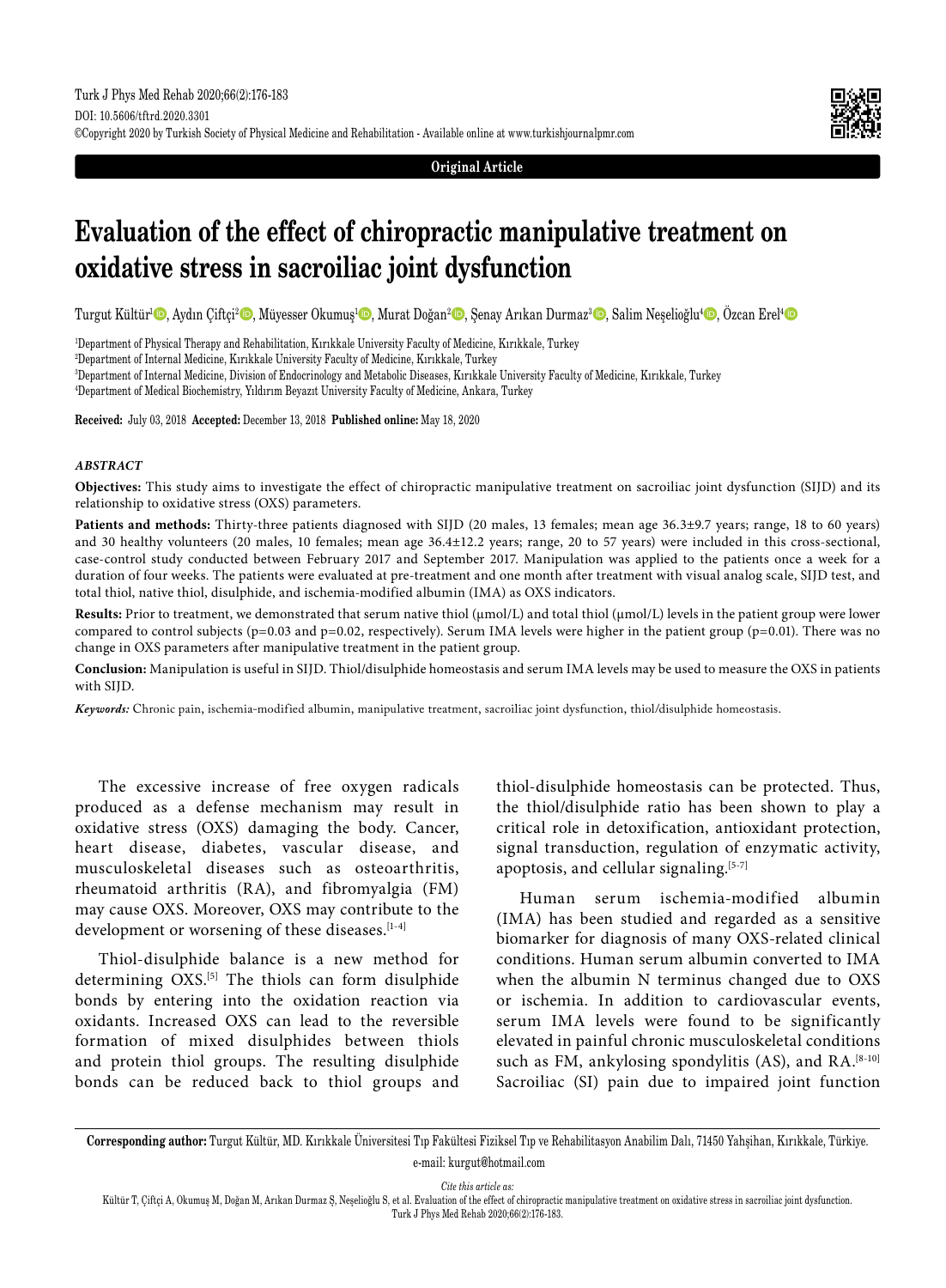in SI dysfunction may be the cause of chronic low back pain.[11] Oxidative stress increases production of cytokines such as interleukin-1beta (IL-1 $\beta$ ), tumor necrosis factor-alpha, and IL-6. Moreover, in OXS, nuclear factor kappa B (NF-κB) activates the genes of these cytokines by causing up-regulation of toll-like receptor 4 (TLR-4). Nuclear factor-κB and TLR-4 inhibit sirtuin 1 (SIRT1) gene. SIRT1 has antiinflammatory and anti-oxidative effects.

Oxidative stress decreases SIRT1 activity, leading to increased NF-κB activity. Nuclear factor-κB causes inflammatory responses. Increased cytokines and inflammation may lead to damage in lipids, protein and deoxyribonucleic acid (DNA) and have devastating effects on cellular function. Chronic inflammatory tissue damage and elevated levels of cytokines play an important role in the pathogenesis of low back pain. In addition, OXS may contribute to the development of chronic pain by enhancing neuronal activity, central and peripheral sensitivity, and affecting the interneurons of the spinal cord dorsal horn. In pain, increased neuronal metabolism and enhanced use of the metabolic substrates can produce OXS. Inflammation, pain, and OXS stress can increase the need for oxygen. Oxidative stress and pain may be exacerbated by increased ischemia. The result is a vicious cycle of pain, inflammation, and OXS that trigger each other. Thus, pain and OXS may be chronic.<sup>[1-4,11-13]</sup> In this context, sacroiliac joint dysfunction (SIJD) may cause OXS or may implicate oxidant, antioxidant balance.

We found only two studies that investigate the relationship between OXS and manual therapy in the literature. According to these studies, manual treatment could reduce OXS by increasing the antioxidant enzyme capacity and decreasing the formation of products causing OXS.[12,13] Highvelocity low amplitude manipulation (HVLAM) is an effective treatment for SIJD described by the fast and short pulse applied at the end of the passive range of movement.[11,14-17] In our study, we aimed to investigate not only the effectiveness of HVLAM but also the relationship between SIJD, as a chronic pain and the oxidative system. We also intended to identify the factors associated with IMA, dynamic thiol/disulphide homeostasis, and thiol oxidation and the effects of treatments to reduce joint dysfunction in SIJD patients on OXS. Therefore, in this study, we aimed to investigate the effect of chiropractic manipulative treatment on SIJD and its relationship to OXS parameters.

## **PATIENTS AND METHODS**

This cross-sectional, case-control study was conducted at Physical Medicine and Rehabilitation Department of Kırıkkale University Faculty of Medicine between February 2017 and September 2017. The study included 33 patients (20 males, 13 females; mean age 36.3±9.7 years; range, 18 to 60 years) diagnosed with SI dysfunction in the outpatient clinic. Patients complained of pain in the SI joint region at least for the last three months. Patients' visual analog scale (VAS) score was at least 60 (median 81; range, 60 to 100). The required sample size was calculated by using a G\*power version 3.1.9.2, (Heinrich-Heine-Universität Düsseldorf, Düsseldorf, Germany). The power of the study was calculated as 92.40%. This power is sufficient for a minimum of 80% power. The number of n was calculated as 25, which would provide a standard effect size of 0.8 in the conditions of alpha 0.05 and beta 0.20. Patients with chronic disorders (malignancy, thyroid dysfunction, obesity, hypertension, diabetes), neurological disease, infection, inflammatory rheumatologic disease, history of major lumbar and lower extremity surgery, pregnancy, spondylolisthesis and those using drugs (vitamin supplements, steroids, and nonsteroidal antiinflammatory, immunosuppressive) that can affect osteoporosis and OXS were excluded. In our study, palpation tests (Gillet test, standing and sitting flexion tests) and specific provocation tests (Gaenslen's and flexion abduction external rotation tests, and posterior shear or thigh thrust tests) were used. These tests had high clinical validity and reliability in patients with SI dysfunction.[18-21] The control group consisted of age- and gender-matched 30 healthy individuals (20 males, 10 females; mean age 36.4±12.2 years; range, 20 to 57 years) from the same center without being used in another study. They were without low back pain and systemic disease whose SI examination findings were normal. No payments were demanded from these persons or from their health insurance institutions. The study protocol was approved by the Kırıkkale University Clinical Research Ethics Committee (01/10-03.01.2017). A written informed consent was obtained from each participant. The study was conducted in accordance with the principles of the Declaration of Helsinki.

At the baseline, a detailed history was obtained from each participant; musculoskeletal and SI joint pain-specific examinations were conducted and demographic information was recorded. Visual analog scale was used to evaluate pre- and post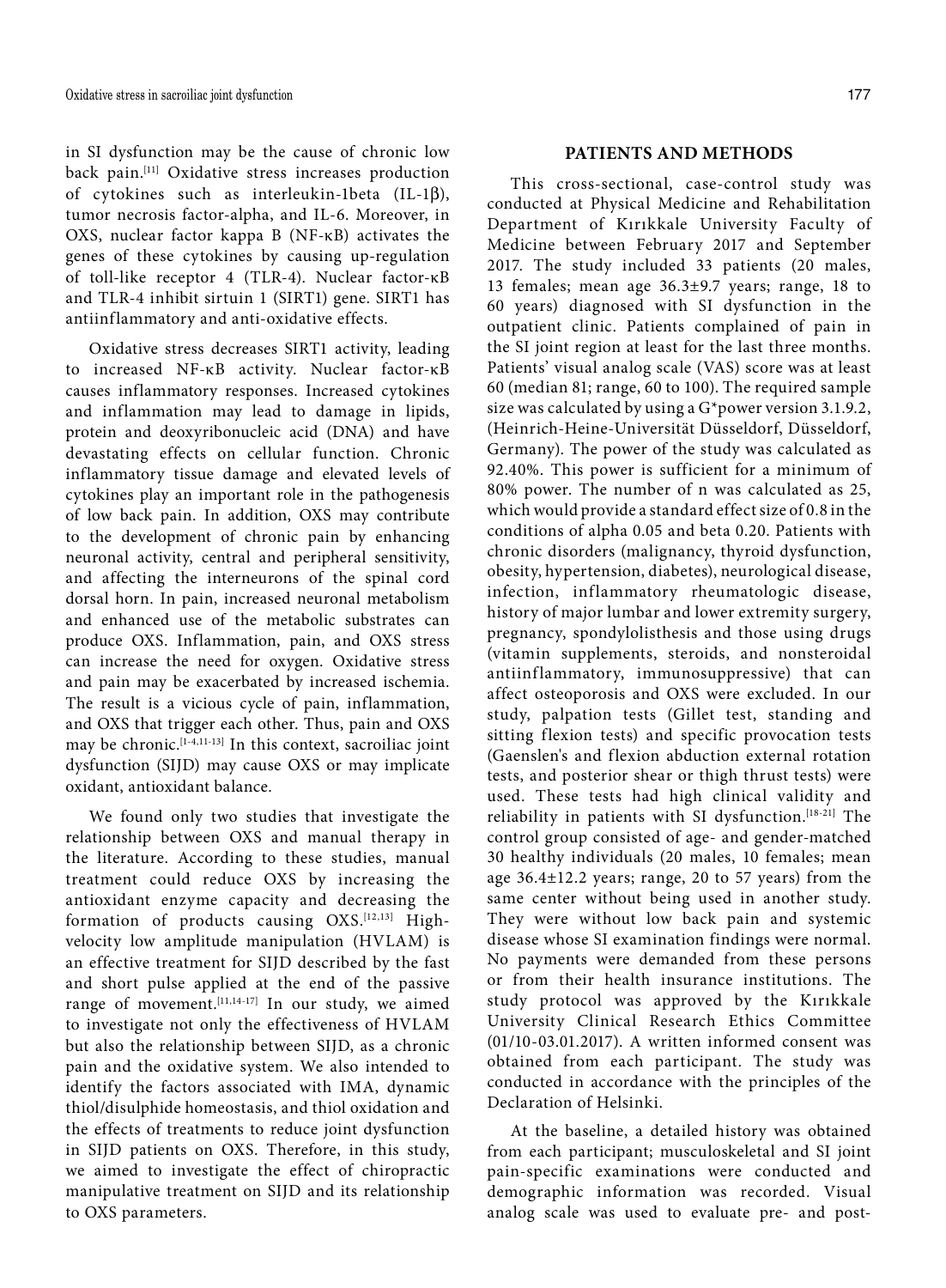treatment pain severity and intensity. Motion palpation and provocation tests were conducted at the beginning of the study and in the first month. Visual analog scale is a successful and commonly used method for assessing pain. In VAS, the severity of the pain is marked on a scale of 0-100 mm.[20-22] Pre- and post-HVLAM evaluations (VAS, SIJD tests) were performed independently by the physician performing the manual treatment. In HVLAM, the patient was positioned on a treatment table in lateral recumbent position with the painful side up. The physiatrist stood against the patient. The physiatrist flexed the leg on the upper side until the lumbar spine was flexed and placed the foot in the popliteal fossa of the lower leg. Subsequently, the physiatrist seized the patient's lower shoulder and arm, and then performed hemi-trunk side bending and rotation till motion was felt at the SI joint. The patient's arms were put asround the physiatrist's arm. The patient was rolled toward the physiatrist while the setup was preserved. Thus, the spine was locked just above the SI joint, by creating a lever arm. Finally, the physiatrist pushed the SI joint posterior to anterior direction with high speed and low amplitude force (Figure 1).[13-16] Usually, we used only one attempt for a single session that relieves the patient. Standards have not been defined in the manipulation therapy clearly and completely yet. Even so, according to analyses



**Figure 1.** High velocity low amplitude manipulation in sacroiliac joint dysfunction.

performed using various methods, manipulation applied to the SI region was a mean peak force of 210-240 N and a thrust phase duration of about 100 msn for effective and successful HVLAM. In addition, these values indicate that HVLAM manual therapy does not pose a risk when administered with appropriate indications. Although there is no clear rule, it was reported that the application of HVLAM once a week for four weeks was effective in the relief of symptoms.[15-19,23-31]

Clinical improvement was considered due to the applied treatment if the SI tests were negative and the VAS score was less than 60. Patients who did not benefit from the treatment were excluded and the comparisons were repeated. A 5-mL blood sample before the treatment and a 5- mL after a week following the four weeks of manipulative therapy were collected from each patient with SIJD and control subject. All blood samples were taken after eight hours of fasting and centrifuged at 1500 rpm for 10 min without waiting. Serum was separated and stored at -80°C until analysis. All parameters were studied in separate serum samples. In this study, the thiol/disulphide balance and IMA concentration were evaluated by using a recently developed method.<sup>[7]</sup>

#### **Statistical analysis**

Statistical analysis was performed by using the SPSS version 16.0 software (SPSS Inc., Chicago, IL, USA). The confidence interval in the analysis was 95%. The normality of parameters was tested by Shapiro-Wilk test (p<0.05, the skewness-kurtosis tests and range between -1.96 and +1.96 assigned parametric as otherwise non-parametric). Parametric data were described as a mean±standard deviation, while non-parametric data were described as median (minimum-maximum). Parametric tests for dependence samples such as pre- and posttreatment were compared by using paired sample t-test. Parametric tests for independent samples such as patient and control groups were compared by using the two-independent samples t-test. Nonparametric dependent samples such as pre- and posttreatment VAS scores were analyzed by Wilcoxon test. Non-parametric independent samples such as body mass index (BMI) were compared by using the Mann-Whitney U test. Categorical parameters such as gender were compared by chi-square, while pre- and post-treatment SIJD scores were compared by the Fisher's exact test. Categorical data were described as frequency and percentages. The correlations were assessed using Pearson's correlation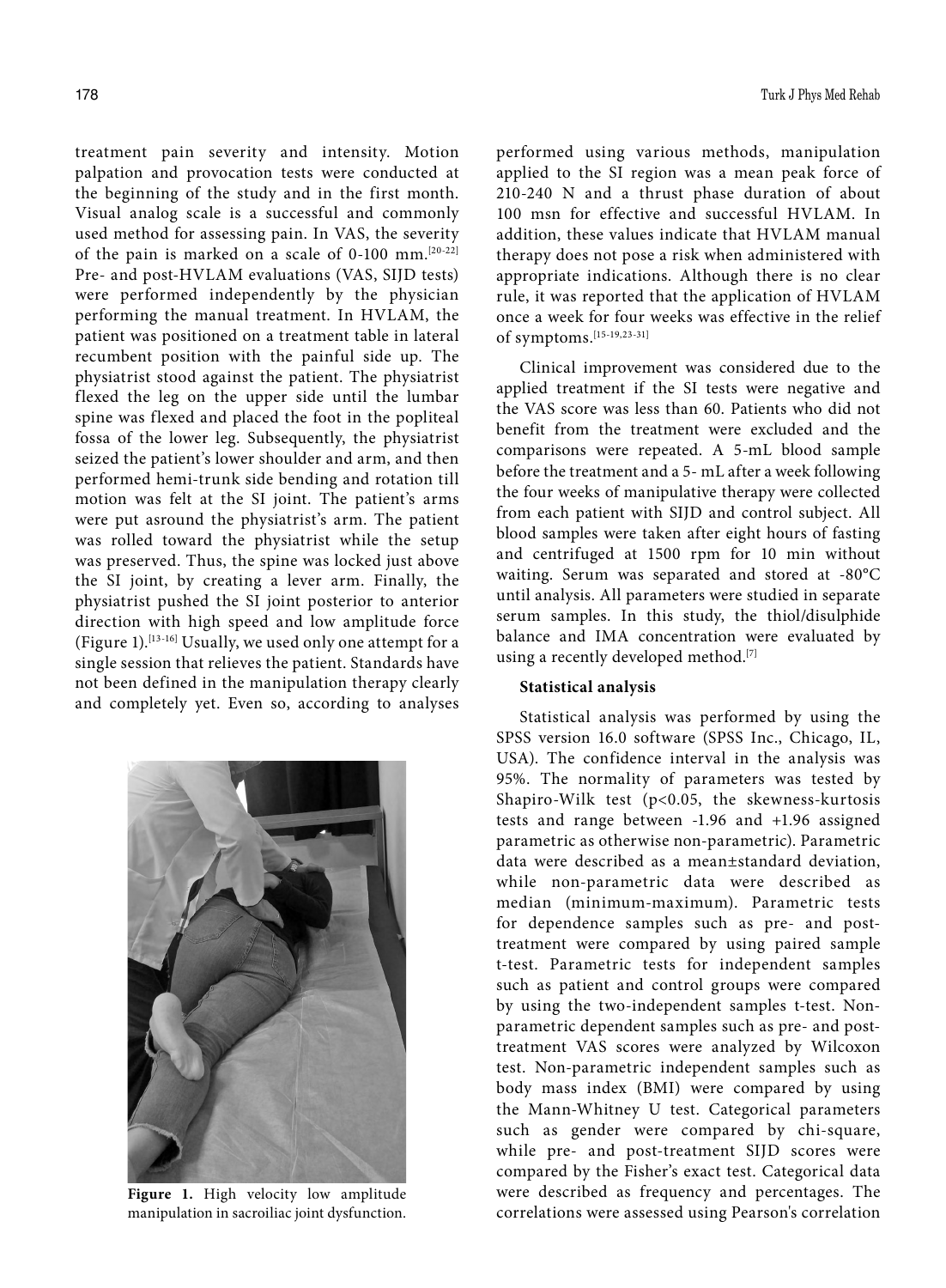|                                                                                                                                                                                                                                                 |    |      |                        |        | <b>TABLE 1</b><br>Comparison of demographic and clinical parameters of patient and control groups |             |      |                        |        |             |                |
|-------------------------------------------------------------------------------------------------------------------------------------------------------------------------------------------------------------------------------------------------|----|------|------------------------|--------|---------------------------------------------------------------------------------------------------|-------------|------|------------------------|--------|-------------|----------------|
|                                                                                                                                                                                                                                                 |    |      | Control group $(n=30)$ |        |                                                                                                   |             |      | Patient group $(n=33)$ |        |             |                |
|                                                                                                                                                                                                                                                 | n  | $\%$ | $Mean \pm SD$          | Median | Min-Max                                                                                           | $\mathbf n$ | $\%$ | Mean±SD                | Median | Min-Max     | p              |
| Age (year)                                                                                                                                                                                                                                      |    |      | $36.4 \pm 12.2$        |        |                                                                                                   |             |      | $36.3 \pm 9.7$         |        |             | $0.97*$        |
| BMI $(kg/m2)$                                                                                                                                                                                                                                   |    |      |                        | 26.26  | 20.56-31.83                                                                                       |             |      |                        | 24.97  | 20.06-37.63 | 0.88+          |
| Gender                                                                                                                                                                                                                                          |    |      |                        |        |                                                                                                   |             |      |                        |        |             | $0.62\ddagger$ |
| Female                                                                                                                                                                                                                                          | 10 | 33.3 |                        |        |                                                                                                   | 13          | 42.9 |                        |        |             |                |
| Male                                                                                                                                                                                                                                            | 20 | 66.7 |                        |        |                                                                                                   | 20          | 57.1 |                        |        |             |                |
| Disease duration<br>(month)                                                                                                                                                                                                                     |    |      |                        |        |                                                                                                   |             |      |                        | 12     | $3 - 180$   |                |
| VAS (median)                                                                                                                                                                                                                                    |    |      |                        |        |                                                                                                   |             |      |                        | 81     | 60-100      |                |
| SD: Standard deviation; Min: Minimum; Max: Maximum; BMI: Body mass index; VAS: Visual analog scale; * Independent-samples t-test; † Mann-Whitney U test;<br>‡ Chi-square test; ¶ Non-parametric sample test; Statistically significant: p<0.05. |    |      |                        |        |                                                                                                   |             |      |                        |        |             |                |

coefficient for normal distribution samples and Spearman's correlation test for those not normally distributed. The way of the correlations was indicated as positive (r) or negative (-r). The evaluation of the correlation of r-value magnitudes was shown as very high (0.90< r ≤1), high (0.75< r ≤0.90), moderate (0.50< r ≤0.75), low (0.25< r ≤0.50), very low (0< r  $\leq$  0.25). A *p* value of <0.05 was considered statistically significant.

### **RESULTS**

In the patient group, the median duration of low back pain was 12 months (range, 3 to 12 months). There was no difference between the patient and control groups in terms of age, gender, or BMI (Table 1). In the patient group, VAS scores were decreased significantly after HVLAM (p=0.01) (Table 2).

The IMA (umol/L) levels were higher in the patient group than the control group before the treatment (0.9 $\pm$ 0.1 µmol/L in pre-treatment patients; 0.8 $\pm$ 0.1 in control subjects; p=0.01) (Table 2). The IMA levels were still higher in the patient group than the control group after the treatment  $(0.9\pm0.1 \mu \text{mol/L}$  in posttreatment patients; 0.8±0.1 µmol/L in control subjects; p=0.01). There was no difference compared to pre and postreatment IMA levels (p=0.25).

The mean native thiol levels  $(\mu \text{mol/L})$  were lower than the control group before treatment (321.2±48.8 µmol/L in pre-treatment patients; 345.0±36.4 µmol/L in control subjects  $p=0.03$ ). In addition, the mean native thiol level was even further lower, also persisted decrease after manipulation therapy (p=0.01). However, no significant difference was detected between the preand post-treatment of mean native thiol levels after manipulation therapy ( $p=0.18$ ), which was  $305.6\pm35.6$ µmol/L in postreatmant patients and 321.2±48.8 (µmol/L) in pretratment patients group.

Total thiol levels were significantly lower in the pre- and post-treatment groups compared to the control group (360.6±46.9 µmol/L in pre-treatment patients; 343.6±38.2 µmol/L in post-treatment patients; 387.5±39.6 µmol/L in control subjects; p=0.01 and p=0.01, respectively). Total thiol levels did not differ significantly in pre- and post-treatment comparison (p=0.12) (Table 2).

As the mean levels of disulphide compared between all three groups with each other  $(22.6\pm8.9 \text{ }\mu\text{mol/L})$ in control subjects; 19.7±9.1 µmol/L in pretreatment patients; 18.9±8.5 µmol/L in post-treatment patients), we have found any difference that, control and pretreatment group (p=0.21), pre and pretreatment group (p=0.78), control and pretreatment group  $(p=0.10)$ .

The disulphide/native thiol proportion (SS/SH) found 6.6±2.6 in control subjects; 6.4±3.5 in pre-treatment and 6.3±2.9 in post-treatment patients. When compared the disulphide/native thiol proportion (SS/SH) between control- pretreatment, pre-postreatment, control-posttratment groups there was no significant difference in between groups (p=0.82; p=0.89, p=0.66 respectively) (Table 2).

Native thiol/total thiol proportion did not differ in any comparison between the control, pre- and posttreatment groups, similar to the SS/SH proportion (89.1±0.0 in control subjects; 89.0±5.4 in pre-treatment and  $89.1 \pm 4.7$  in post-treatment patients;  $p=0.88$ ;  $p=0.95$ ;  $p=0.95$ , respectively) (Table 2).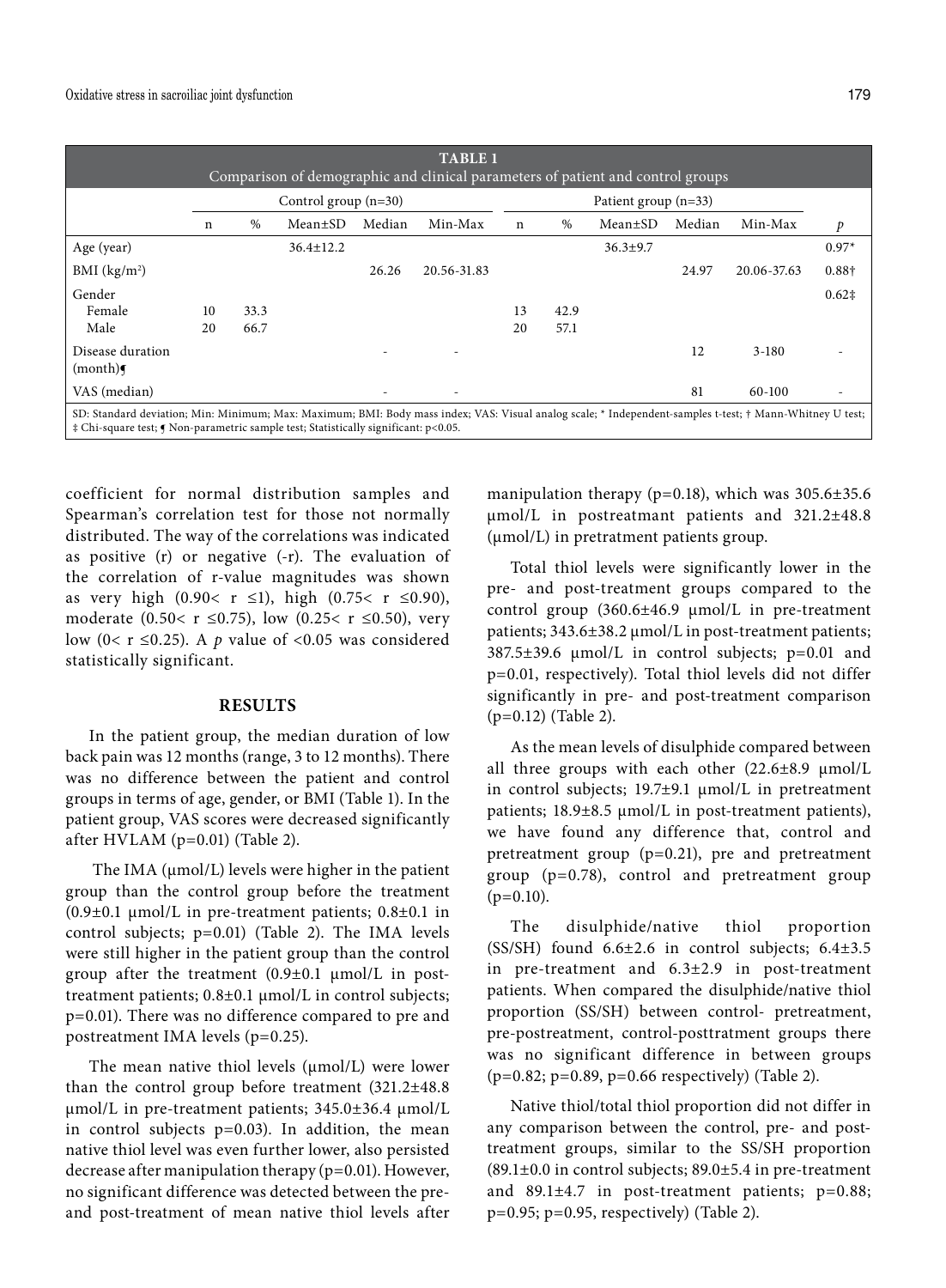The VAS score was decreased significantly after treatment in the patient group. After the treatment, 78% of patients (n=26) recovered from SIJD. After the manipulation theraphy, a significant decrease in VAS score was detected in those who had negative SIJD test. (p=0.01) (Table 2).

According to disease duration values, all patients had chronic pain and there was no correlation between the pain duration and the parameters before and after the treatment in the patient group. In the patient group, moderate negative correlations were determined between IMA and both native thiol  $(r=-0.52, p=0.01)$ and total thiol ( $r=-0.51$ ,  $p=0.01$ ).

### **DISCUSSION**

In our study, IMA, as an oxidant source, [3,5-7] was higher in the patient group than the control group before treatment that indicated the OXS. After treatment, IMA was still higher than the control group and there was no difference compared to pre-treatment levels. Thus OXS determined via IMA levels in the patients was more than the healthy control group. However, after our manipulative treatment, there was no significant difference in the patients. It was thought that OXS continued after treatment.

The disulphide bonds are formed by OXS.[3,5-7] In terms of disulphide, there was no significant difference in levels among control subjects, and pre- and posttreatment patients. In other words, despite the decrease in substances of the antioxidant system, no increase was found in the disulphide oxidant. Therefore, the antioxidant system in patients with SIJD may decrease, while the oxidant system may not be influenced in preand post-manipulative treatment state.

The mean native thiol level, which is an antioxidant reservoir, was lower in the patient group than the control group before treatment. In addition, the mean native thiol level was even further lower after manipulative treatment. However, there was no difference between the pre- and post-treatment levels for native thiol levels. The results suggested that native thiol level was decreased in SIJD patients. Moreover, this condition persisted after manipulation therapy. In other words, this reserve was used in patients and continued to be used after manipulation.

In addition, total thiol levels were significantly lower in the pre-treatment patient group compared to the control group. In addition the mean total thiol levels were further decreased after the treatment. But

|                                                                                                                                                                                                                                |         |     |                      |   |                |              |          | Comparison of oxidative stress markers, visual analog scale, and SIJD of study groups |        | TABLE <sub>2</sub> |         |    |                                  |                   |                                |                                  |                                 |
|--------------------------------------------------------------------------------------------------------------------------------------------------------------------------------------------------------------------------------|---------|-----|----------------------|---|----------------|--------------|----------|---------------------------------------------------------------------------------------|--------|--------------------|---------|----|----------------------------------|-------------------|--------------------------------|----------------------------------|---------------------------------|
|                                                                                                                                                                                                                                |         |     | Control group (n=30) |   |                |              |          | Patients group (n=33)<br>Pre-treatment                                                |        |                    |         |    | Post-treatment<br>Patients group |                   | Control group<br>Pre-treatment | Pre-treatment-<br>post-treatment | Post-treatment<br>Control group |
|                                                                                                                                                                                                                                | Ξ       | ⋇   | Mean <sup>±SD</sup>  |   | Median Min-Max | $\mathbf{a}$ | %        | Mean ±SD                                                                              | Median | Min-Max            | Ξ       | %  | Mean±SD                          | Min-Max<br>Median | p                              |                                  | ρ,                              |
| (MA (µmol/L)                                                                                                                                                                                                                   |         |     | $0.8 + 0.05$         |   |                |              |          | $0.9 + 0.1$                                                                           |        |                    |         |    | $0.9 + 0.1$                      |                   | $0.01\dagger$                  | 0.254                            | $0.01\dagger$                   |
| Ibumin (g/dL)                                                                                                                                                                                                                  |         |     | $3.9 \pm 0.2$        |   |                |              |          | $4.0 + 0.1$                                                                           |        |                    |         |    | $4.0 + 0.1$                      |                   | $0.66\dagger$                  | $0.65*$                          | $0.44\dagger$                   |
| Native thiol (µmol/L)                                                                                                                                                                                                          |         |     | $345.0 \pm 36.4$     |   |                |              |          | $321.2 \pm 48.8$                                                                      |        |                    |         |    | $305.6 \pm 35.6$                 |                   | $0.03*$                        | 0.184                            | $0.01*$                         |
| Total thiol (µmol/L)                                                                                                                                                                                                           |         |     | 387.5±39.6           |   |                |              |          | 360.6±46.9                                                                            |        |                    |         |    | $343.6 \pm 38.2$                 |                   | $0.02*$ †                      | 0.121                            | $0.01**$                        |
| Disulphide (µmol/L)                                                                                                                                                                                                            |         |     | $22.6 \pm 8.9$       |   |                |              |          | $19.7 + 9.1$                                                                          |        |                    |         |    | $18.9 + 8.5$                     |                   | $0.21\dagger$                  | 0.78 <sup>‡</sup>                | 0.10 <sup>†</sup>               |
| <b>SS/SH</b>                                                                                                                                                                                                                   |         |     | $6.6 + 2.6$          |   |                |              |          | $6.4 \pm 3.5$                                                                         |        |                    |         |    | $6.3 + 2.9$                      |                   | $0.82\dagger$                  | 0.89 <sub>‡</sub>                | $0.66\dagger$                   |
| SS/total SH                                                                                                                                                                                                                    |         |     | $5.8 + 2.2$          |   |                |              |          | $5.5 + 2.7$                                                                           |        |                    |         |    | $5.5 \pm 2.3$                    |                   | $0.65\dagger$                  | 0.93 <sub>‡</sub>                | $0.55\dagger$                   |
| Native thiol/total thiol (%)                                                                                                                                                                                                   |         |     | 89.1±0.0             |   |                |              |          | $89.0 + 5.4$                                                                          |        |                    |         |    | 89.1±4.7                         |                   | $0.88 +$                       | 0.95‡                            | $0.95\dagger$                   |
| Visual analog scale                                                                                                                                                                                                            |         |     |                      | 0 | $0-0$          |              |          |                                                                                       | ವ      | 60-100             |         |    |                                  | $0 - 85$<br>39    | 0.01                           | $0.01*$                          | 0.01                            |
| IJD (frequency)                                                                                                                                                                                                                |         |     |                      |   |                |              |          |                                                                                       |        |                    |         |    |                                  |                   |                                | $0.01*$                          |                                 |
| Negative                                                                                                                                                                                                                       | 33      | 100 |                      |   |                |              |          |                                                                                       |        |                    | 27      | 78 |                                  |                   |                                |                                  |                                 |
| Positive                                                                                                                                                                                                                       | $\circ$ |     |                      |   |                | 33           | $^{100}$ |                                                                                       |        |                    | $\circ$ | 22 |                                  |                   |                                |                                  |                                 |
| SJD: Sacoliac joint dystunction; SD: Standard deviation; Min: Min: Mariam. Mar. Ischemia-modified albumin; SS: Disubhide; SH: Native thici; "Statistically significant p-0.05; † Independent samples test; # Paired sample tte |         |     |                      |   |                |              |          |                                                                                       |        |                    |         |    |                                  |                   |                                |                                  |                                 |
|                                                                                                                                                                                                                                |         |     |                      |   |                |              |          |                                                                                       |        |                    |         |    |                                  |                   |                                |                                  |                                 |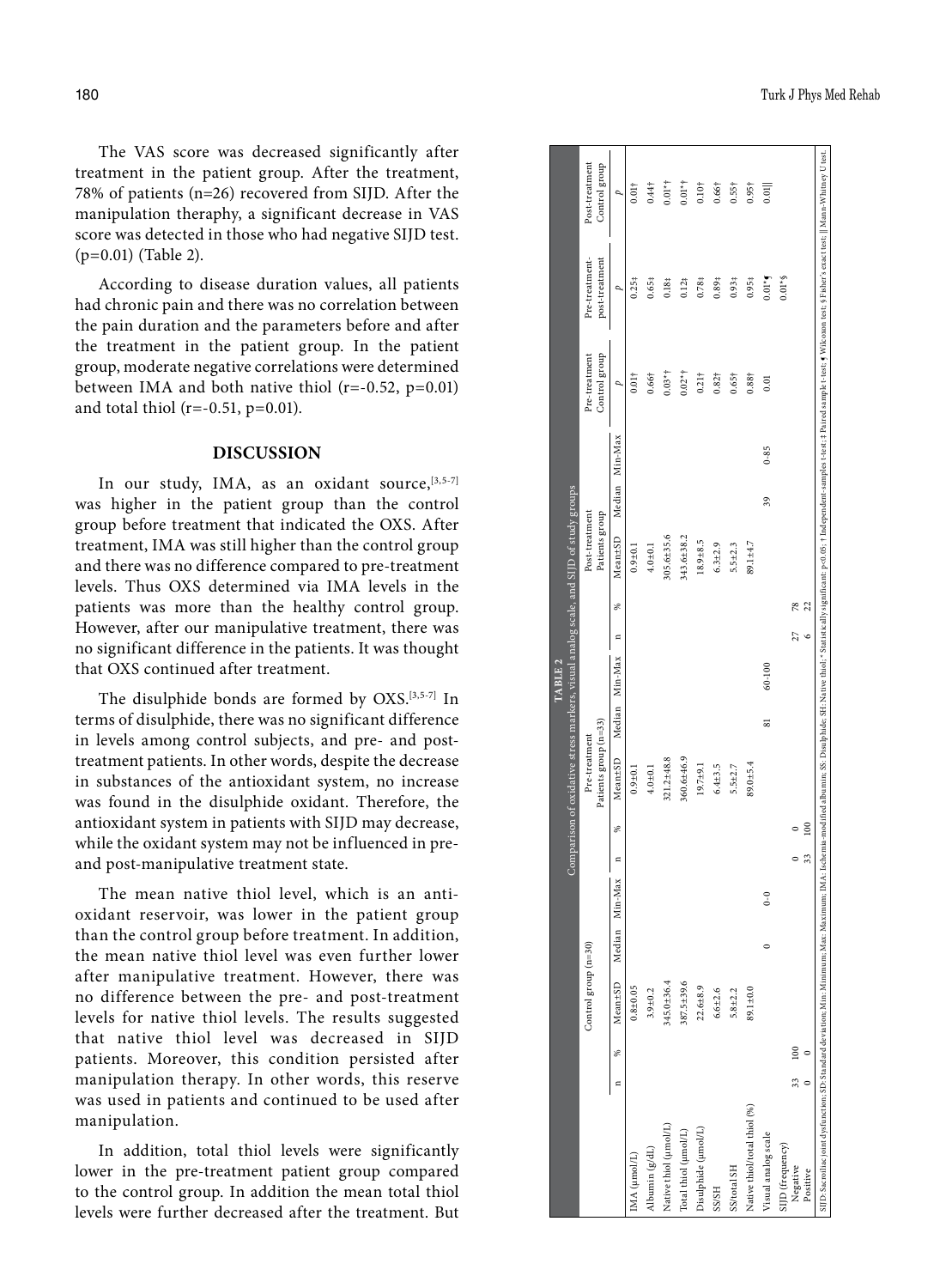total thiol levels did not significantly differ when compared in pre and post-treatment groups Whereas total thiol value is not the sum of native thiol and disulfide bonds, but it shows all thiol levels.<sup>[3,5-7]</sup> The decrease in the total thiol group would be due to the decrease in native thiol group.

The SS/SH proportion indicates oxidant/antioxidant status. This ratio did not differ between the groups in any comparison. On the other hand, native thiol/total thiol indicates the ratio of free thiol bonds to all thiol bonds. Similar to SS/SH proportion, this ratio did not differ between the groups in any comparison. These show that the antioxidant system may decrease, while OXS may increase. However, the oxidant system may not influence chronic pain such as SIJD. Considering the VAS value, it was determined that manipulation reduced pain while it did not eliminate OXS.

Thiol/disulphide balance shows that substances in the antioxidant system (e.g. native and total thiol) decrease in a patient with chronic pain. Dogru et al.<sup>[6]</sup> investigated the thiol/disulphide balance in 69 patients with AS and compared the results with 60 healthy controls. They found that the total thiol levels in the patient group were significantly lower than the control group.[6] In this study, their patient group was divided into two groups as active and inactive, according to the Bath Ankylosing Spondylitis Disease Activity Index and VAS scores and the authors found that the levels of both native and total thiols were statistically lower in the active group. In addition, La Rubia et al.<sup>[7]</sup> investigated OXS (lipid and protein peroxidation and oxidative DNA damage) in 45 females with FM and 25 healthy controls. In their study, the authors analyzed the total antioxidant capacity and antioxidant enzyme activity and its compounds. They found that oxidative damage and total antioxidant capacity and enzyme activities such as superoxide dismutase, glutathione peroxidase, and catalase decreased in the group with FM. In addition, Toker et al.<sup>[8]</sup> in 59 FM patients found that serum IMA values were significantly higher than the healthy control group. Chronic pain affects the oxidative system and weakens the antioxidant defense system by causing oxidative damage. Kohlberg et al.[12,13] reported that manipulative treatment could reduce pain according to studies evaluating pain severity with VAS scale. In their studies, manipulative treatment was applied twice a week for five weeks in 23 patients with chronic neck and back pain. They measured before and after levels of superoxide dismutase, catalase, glutathione peroxidase, nitric oxide metabolites and lipid hydroperoxides levels which are antioxidant enzymes. The superoxide dismutase

levels were found to have increased compared to pre-treatment. However, catalase and nitric oxide metabolites and lipid hydroperoxide levels did not change after treatment.[12,13]

In this study, no statistically significant difference was detected between oxidative and antioxidative markers in patients before and after HVLAM. These findings suggest that in the short term, manual therapy may not have any significant effect on the oxidantantioxidant balance. As known, nociceptors involved in pain transmission to the central nervous system modulate reactive oxygen species and increase their production. Pain also increases reactive oxygen and nitrogen products by neuronal stimulation, and even treatment with antioxidant compounds displays antinociceptive effects.[4,28,29] Further research is needed to determine the harmful and beneficial aspects of the decrease in substances of the antioxidant system in SIJD patients. According to some authors, manual therapy was the best treatment in SIJD.<sup>[30]</sup> However, according to the literature, the efficiency of manipulative treatment in SIJD was found to be at moderate to a weak level. Researchers have emphasized that results are open to debate and that there is a need for more controlled and better-designed studies.[31] Our study is important in that the manual treatment in short term did not increase the substances of the antioxidant system. This may be a useful defense mechanism for the organism with the condition that it does not lead to OXS.<sup>[1-8]</sup> Further studies should explain whether the effect of this change on the organism is positive or negative. Ischemia-modified albumin, as an oxidative marker, has a negative correlation with antioxidant markers of total and native thiol, suggesting that these markers may be used to follow OXS in SIJD.

This study has some limitations. First, the low number of patients may have affected this results. Second, the change in long-term oxidative parameters was not evaluated. Third, although local anesthetic injection in the SI joint is the gold standard method to evaluate SI dysfunction, the injection was not included in the study design because the majority of patients did not accept it.

In conclusion, serum total thiol, native thiol, disulphide, and IMA may be used to measure the oxidative and antioxidative systems in SIJD patients with chronic pain due to mild musculoskeletal problems. High-velocity low amplitude manipulation techniques can be beneficial for chronic pain in patients with SIJD. In addition, HVLAM is not traumatic or harmful to the organism. However, HVLAM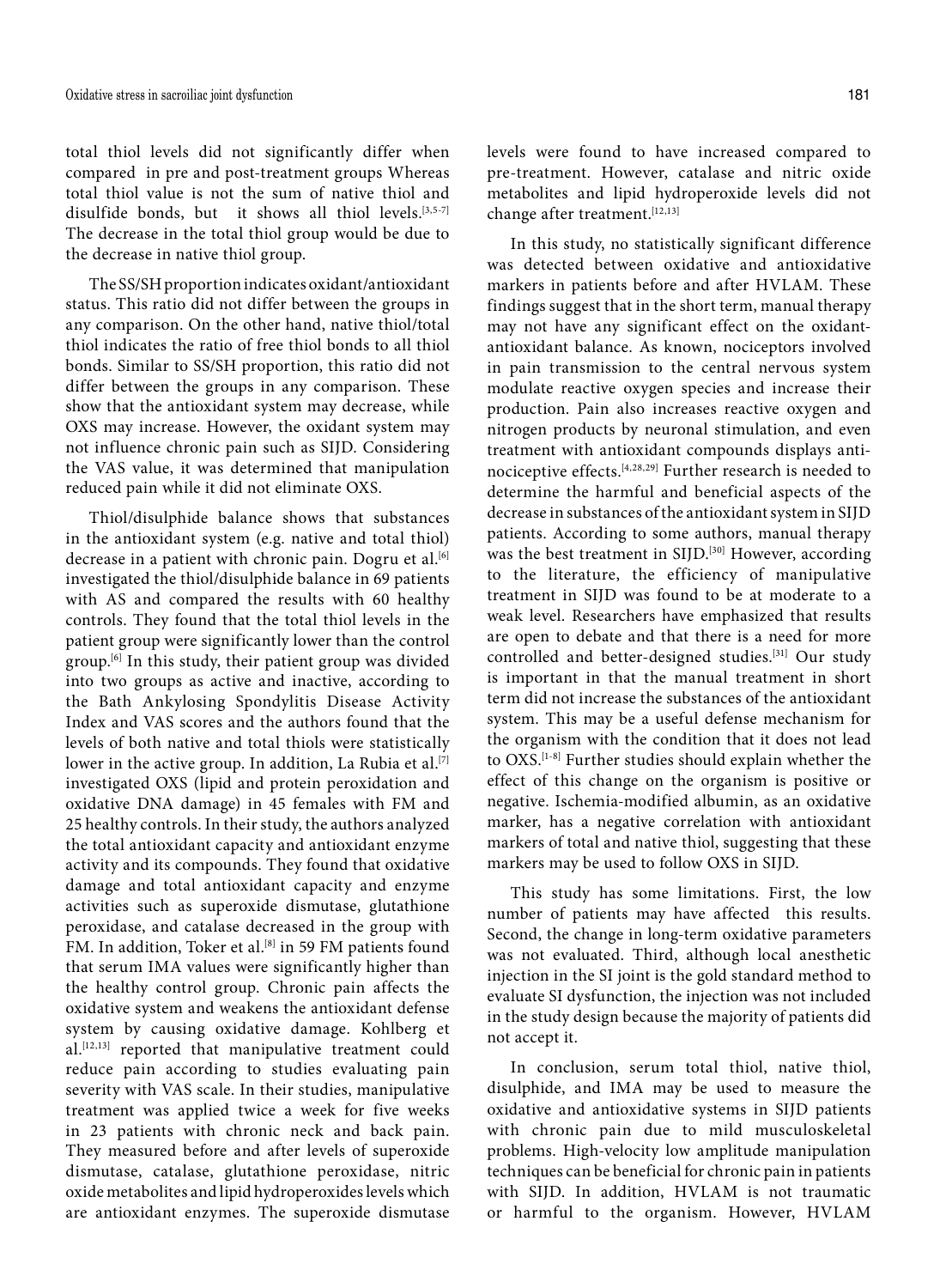has not eliminated the OXS. Currently, the serum thiol/disulphide balance and IMA measurements are cost-effective and simple oxidative system parameters in musculoskeletal diseases such as SIJD.

# **Declaration of conflicting interests**

The authors declared no conflicts of interest with respect to the authorship and/or publication of this article.

#### **Funding**

The authors received no financial support for the research and/or authorship of this article.

### **REFERENCES**

- 1. Marchev AS, Dimitrova PA, Burns AJ, Kostov RV, Dinkova-Kostova AT, Georgiev MI. Oxidative stress and chronic inflammation in osteoarthritis: can NRF2 counteract these partners in crime? Ann N Y Acad Sci 2017;1401:114-35.
- 2. Sun CL, Wei J, Bi LQ. Rutin Attenuates Oxidative Stress and Proinflammatory Cytokine Level in Adjuvant Induced Rheumatoid Arthritis via Inhibition of NF-κB. Pharmacology 2017;100:40-9.
- 3. Philippe C, Wittrant Y. Oxidative stress in musculoskeletal disorders-bone disease. In: Laher I, editor. System Biology of Free Radicals and Antioxidants. Berlin Heidelberg; 2014. p. 2951-9.
- 4. Cheng YY, Kao CL, Ma HI, Hung CH, Wang CT, Liu DH, et al. SIRT1-related inhibition of pro-inflammatory responses and oxidative stress are involved in the mechanism of nonspecific low back pain relief after exercise through modulation of Toll-like receptor 4. J Biochem 2015;158:299-308.
- 5. Erel O, Neselioglu S. A novel and automated assay for thiol/disulphide homeostasis. Clin Biochem 2014;47:326-32.
- 6. Dogru A, Balkarli A, Cetin GY, Neselioglu S, Erel O, Tunc SE, et al. Thiol/disulfide homeostasis in patients with ankylosing spondylitis. Bosn J Basic Med Sci 2016;16:187-92.
- 7. La Rubia M, Rus A, Molina F, Del Moral ML. Is fibromyalgia-related oxidative stress implicated in the decline of physical and mental health status? Clin Exp Rheumatol 2013;31:S121-7.
- 8. Toker A, Kucuksen S, Kucuk A, Cicekler H. Serum ischemiamodified albumin and malondialdehyde levels and superoxide dismutase activity in patients with fibromyalgia. Clin Lab 2014;60:1609-15.
- 9. Türkön H, Gökmen F, Çakir DÜ, Sehitoğlu MH, Reşorlu H, Döner D, et al. Increased Levels of Serum Ischemia Modified Albumin in Patients with Ankylosing Spondylitis. Clin Lab 2016;62:645-9.
- 10. Leitemperguer MR, Tatsch E, Kober H, De Carvalho JA, Moresco RN, Da Silva JE. Assessment of ischemia modified albumin levels in patients with rheumatoid arthritis. Clin Lab 2014;60:1065-70.
- 11. Farazdaghi MR, Motealleh A, Abtahi F, Panjan A, Šarabon N, Ghaffarinejad F. Effect of sacroiliac manipulation on postural sway in quiet standing: a randomized controlled trial. Braz J Phys Ther 2018;22:120-6.
- 12. Kolberg C, Horst A, Moraes MS, Duarte FC, Riffel AP, Scheid T, et al. Peripheral oxidative stress blood markers in patients with chronic back or neck pain treated with high-velocity, low-amplitude manipulation. J Manipulative Physiol Ther 2015;38:119-29.
- 13. Kolberg C, Horst A, Moraes MS, Kolberg A, Belló-Klein A, Partata WA. Effect of high-velocity, low-amplitude treatment on superoxide dismutase and glutathione peroxidase activities in erythrocytes from men with neck pain. J Manipulative Physiol Ther 2012;35:295- 300.
- 14. Kamali F, Shokri E. The effect of two manipulative therapy techniques and their outcome in patients with sacroiliac joint syndrome. J Bodyw Mov Ther 2012;16:29-35.
- 15. Cerqueira MS, Sales RM, Pinto CTP, Moreno BGD, Moura Filho AG. High-velocity low amplitude manipulation (thrust) and athletic performance: a systematic review. Fisioter Mov 2017;30:413-22.
- 16. Clar C, Tsertsvadze A, Court R, Hundt GL, Clarke A, Sutcliffe P. Clinical effectiveness of manual therapy for the management of musculoskeletal and non-musculoskeletal conditions: systematic review and update of UK evidence report. Chiropr Man Therap 2014;22:12.
- 17. Isaacs ER, Bookhout MR. Treatment of dysfunctions of the pelvis. In: Isaacs ER, Bookhout MR, editors. Bourdillon's Spinal Manipulation. 6th ed. Boston: Butterworth Heinemann; 2002. p. 125-56.
- 18. Laslett M, Aprill CN, McDonald B, Young SB. Diagnosis of sacroiliac joint pain: validity of individual provocation tests and composites of tests. Man Ther 2005;10:207-18.
- 19. Szadek KM, van der Wurff P, van Tulder MW, Zuurmond WW, Perez RS. Diagnostic validity of criteria for sacroiliac joint pain: a systematic review. J Pain 2009;10:354-68.
- 20. Hjermstad MJ, Fayers PM, Haugen DF, Caraceni A, Hanks GW, Loge JH, et al. Studies comparing Numerical Rating Scales, Verbal Rating Scales, and Visual Analogue Scales for assessment of pain intensity in adults: a systematic literature review. J Pain Symptom Manage 2011;41:1073-93.
- 21. Kersten P, Küçükdeveci AA, Tennant A. The use of the Visual Analogue Scale (VAS) in rehabilitation outcomes. J Rehabil Med 2012;44:609-10.
- 22. Foley BS, Buschbacher RM. Sacroiliac joint pain: anatomy, biomechanics, diagnosis, and treatment. Am J Phys Med Rehabil 2006;85:997-1006.
- 23. Nielsen SM, Tarp S, Christensen R, Bliddal H, Klokker L, Henriksen M. The risk associated with spinal manipulation: an overview of reviews. Syst Rev 2017;6:64.
- 24. Evans DW. Mechanisms and effects of spinal high-velocity, low-amplitude thrust manipulation: previous theories. J Manipulative Physiol Ther 2002;25:251-62.
- 25. Downie AS, Vemulpad S, Bull PW. Quantifying the high-velocity, low-amplitude spinal manipulative thrust: a systematic review. J Manipulative Physiol Ther 2010;33:542-53.
- 26. Bronfort G, Haas M, Evans RL, Bouter LM. Efficacy of spinal manipulation and mobilization for low back pain and neck pain: a systematic review and best evidence synthesis. Spine J 2004;4:335-56.